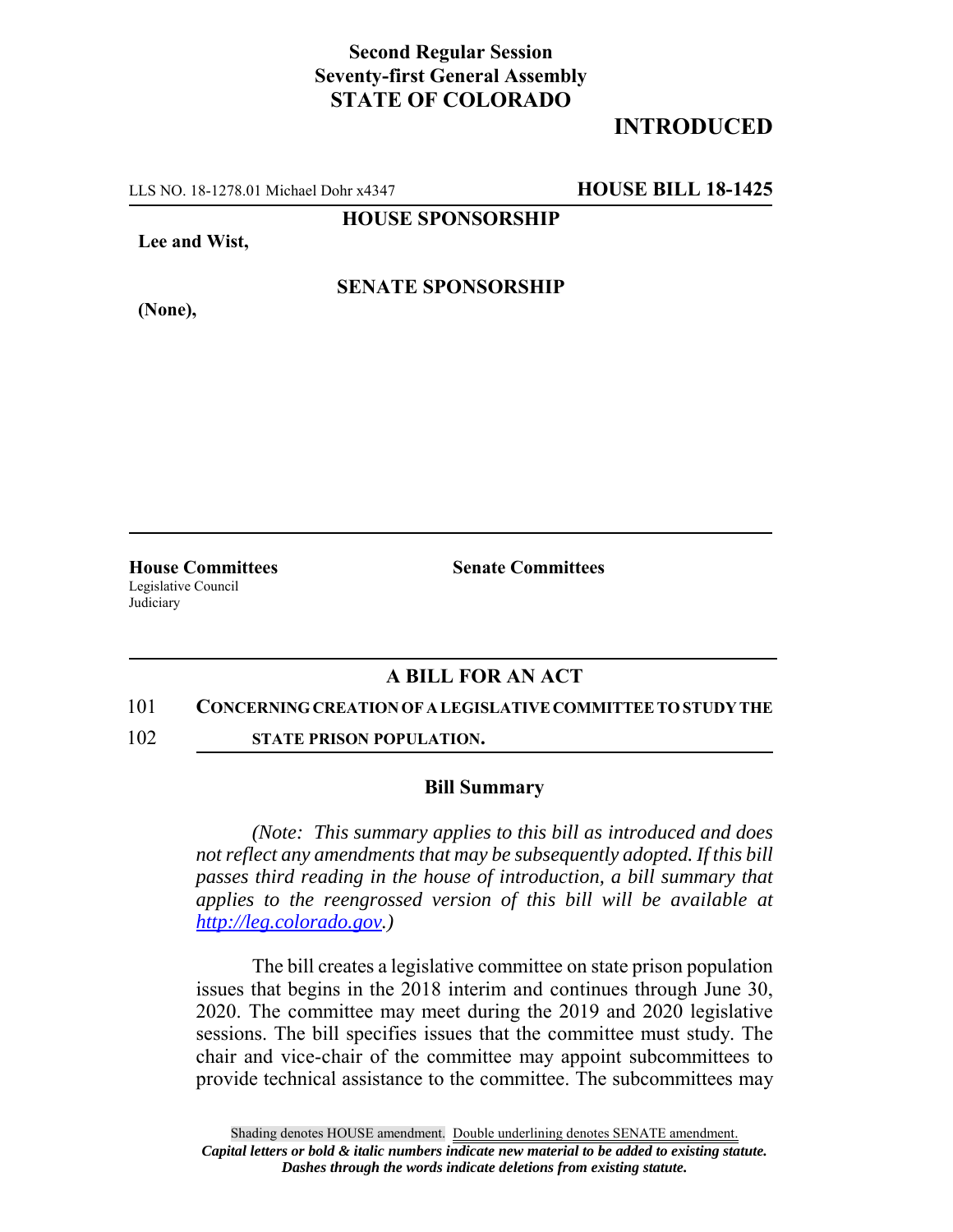include members of the committee and other persons with expertise in school prison population issues.

 *Be it enacted by the General Assembly of the State of Colorado:* **SECTION 1.** In Colorado Revised Statutes, **add** part 20 to article 2 of title 2 as follows: PART 20 STATE PRISON POPULATION STUDY **2-2-2001. Legislative committee on state prison population issues - creation.** (1) NOTWITHSTANDING THE PROVISIONS OF SECTION 2-3-303.3, THERE IS HEREBY CREATED THE LEGISLATIVE COMMITTEE ON STATE PRISON POPULATION ISSUES, REFERRED TO IN THIS PART 20 AS THE "COMMITTEE", TO STUDY THE ISSUES DESCRIBED IN SECTION 2-2-2002. THE COMMITTEE SHALL MEET BEGINNING DURING THE 2018 LEGISLATIVE 12 INTERIM THROUGH JUNE 30, 2020, AND MAY MEET DURING THE 2019 AND 2020 LEGISLATIVE SESSIONS. THE COMMITTEE CONSISTS OF: (a) FIVE MEMBERS OF THE SENATE, THREE OF WHOM THE PRESIDENT OF THE SENATE SHALL APPOINT AND TWO OF WHOM THE MINORITY LEADER OF THE SENATE SHALL APPOINT; AND (b) FIVE MEMBERS OF THE HOUSE OF REPRESENTATIVES, THREE OF WHOM THE SPEAKER OF THE HOUSE OF REPRESENTATIVES SHALL APPOINT AND TWO OF WHOM THE MINORITY LEADER OF THE HOUSE OF REPRESENTATIVES SHALL APPOINT. 21 (2) (a) THE APPOINTING AUTHORITIES SHALL APPOINT THE MEMBERS OF THE COMMITTEE AS SOON AS POSSIBLE AFTER THE EFFECTIVE DATE OF THIS PART 20 BUT NO LATER THAN JUNE 15, 2018. THE APPOINTING AUTHORITIES SHALL, TO THE EXTENT PRACTICABLE, ENSURE THAT THE MEMBERS OF THE COMMITTEE REPRESENT JUDICIAL DISTRICTS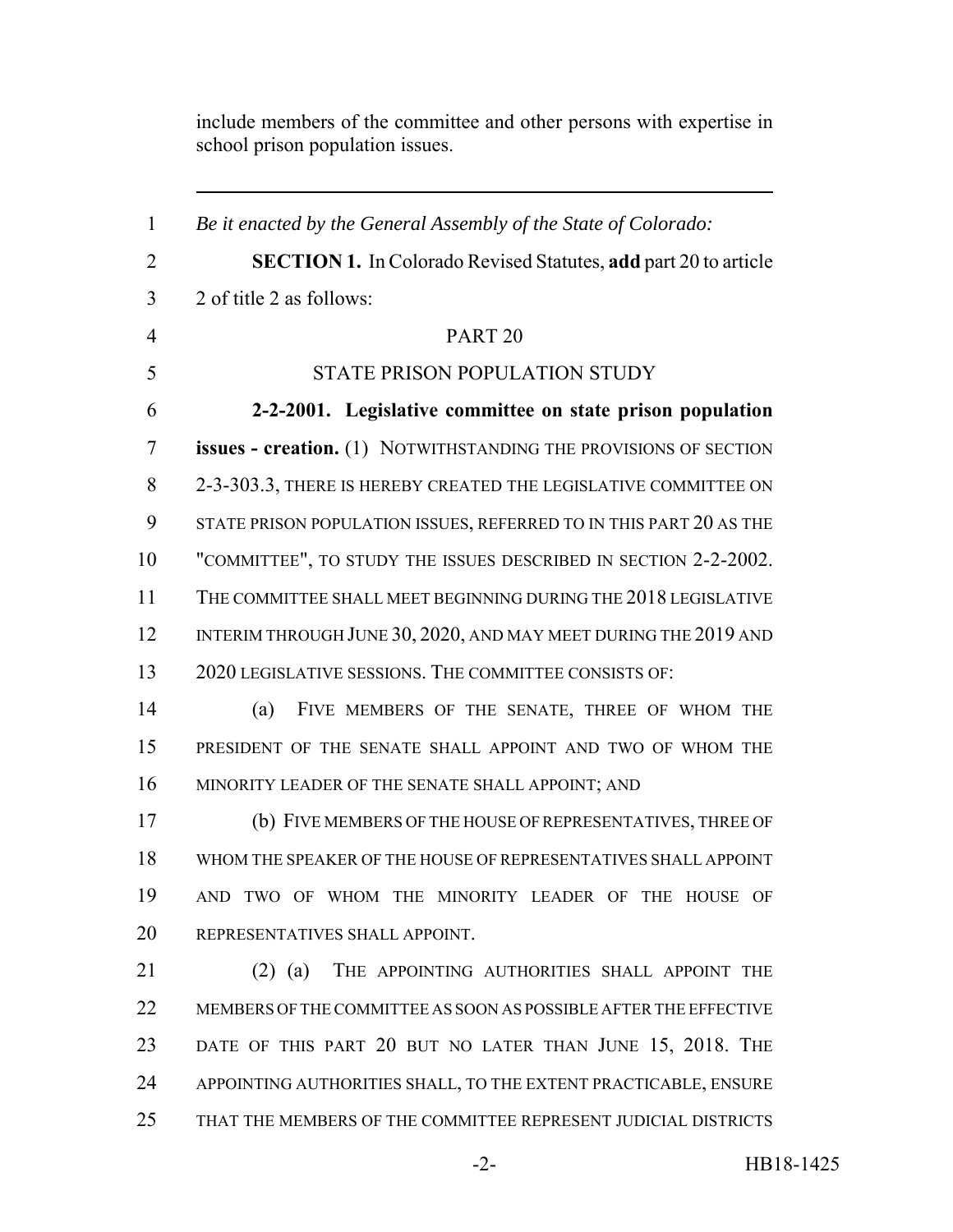IN ALL AREAS OF THE STATE, INCLUDING URBAN, SUBURBAN, AND RURAL DISTRICTS. IF A VACANCY ARISES ON THE COMMITTEE, THE APPROPRIATE APPOINTING AUTHORITY SHALL APPOINT AN APPROPRIATE PERSON TO FILL THE VACANCY AS SOON AS POSSIBLE.

 (b) THE SPEAKER OF THE HOUSE OF REPRESENTATIVES SHALL APPOINT THE CHAIR OF THE COMMITTEE. THE PRESIDENT OF THE SENATE SHALL APPOINT THE VICE-CHAIR OF THE COMMITTEE.

 (3) THE CHAIR OF THE COMMITTEE SHALL SCHEDULE THE FIRST 9 MEETING OF THE COMMITTEE TO BE HELD NO LATER THAN JULY 1, 2018. THE COMMITTEE MAY MEET UP TO SIX TIMES A YEAR.

 (4) THE CHAIR AND VICE-CHAIR OF THE COMMITTEE MAY APPOINT SUBCOMMITTEES AS NECESSARY TO PROVIDE TECHNICAL ASSISTANCE TO THE COMMITTEE. A SUBCOMMITTEE MAY INCLUDE MEMBERS OF THE COMMITTEE AND PERSONS WITH TECHNICAL EXPERTISE IN PRISON POPULATION ISSUES. NONLEGISLATIVE MEMBERS OF A SUBCOMMITTEE SERVE WITHOUT COMPENSATION AND WITHOUT REIMBURSEMENT FOR EXPENSES.

18 (5) THE DIRECTOR OF RESEARCH OF THE LEGISLATIVE COUNCIL AND THE DIRECTOR OF THE OFFICE OF LEGISLATIVE LEGAL SERVICES SHALL PROVIDE STAFF ASSISTANCE TO THE COMMITTEE.

**(6) THE COMMITTEE MAY INTRODUCE UP TO A TOTAL OF FIVE** 22 BILLS, JOINT RESOLUTIONS, AND CONCURRENT RESOLUTIONS IN EACH OF THE 2019 AND 2020 LEGISLATIVE SESSIONS.BILLS THAT THE COMMITTEE INTRODUCES ARE EXEMPT FROM THE FIVE-BILL LIMITATION SPECIFIED IN 25 RULE 24  $(b)(1)(A)$  OF THE JOINT RULES OF THE SENATE AND THE HOUSE OF REPRESENTATIVES.JOINT RESOLUTIONS AND CONCURRENT RESOLUTIONS THAT THE COMMITTEE INTRODUCES ARE EXEMPT FROM THE LIMITATIONS